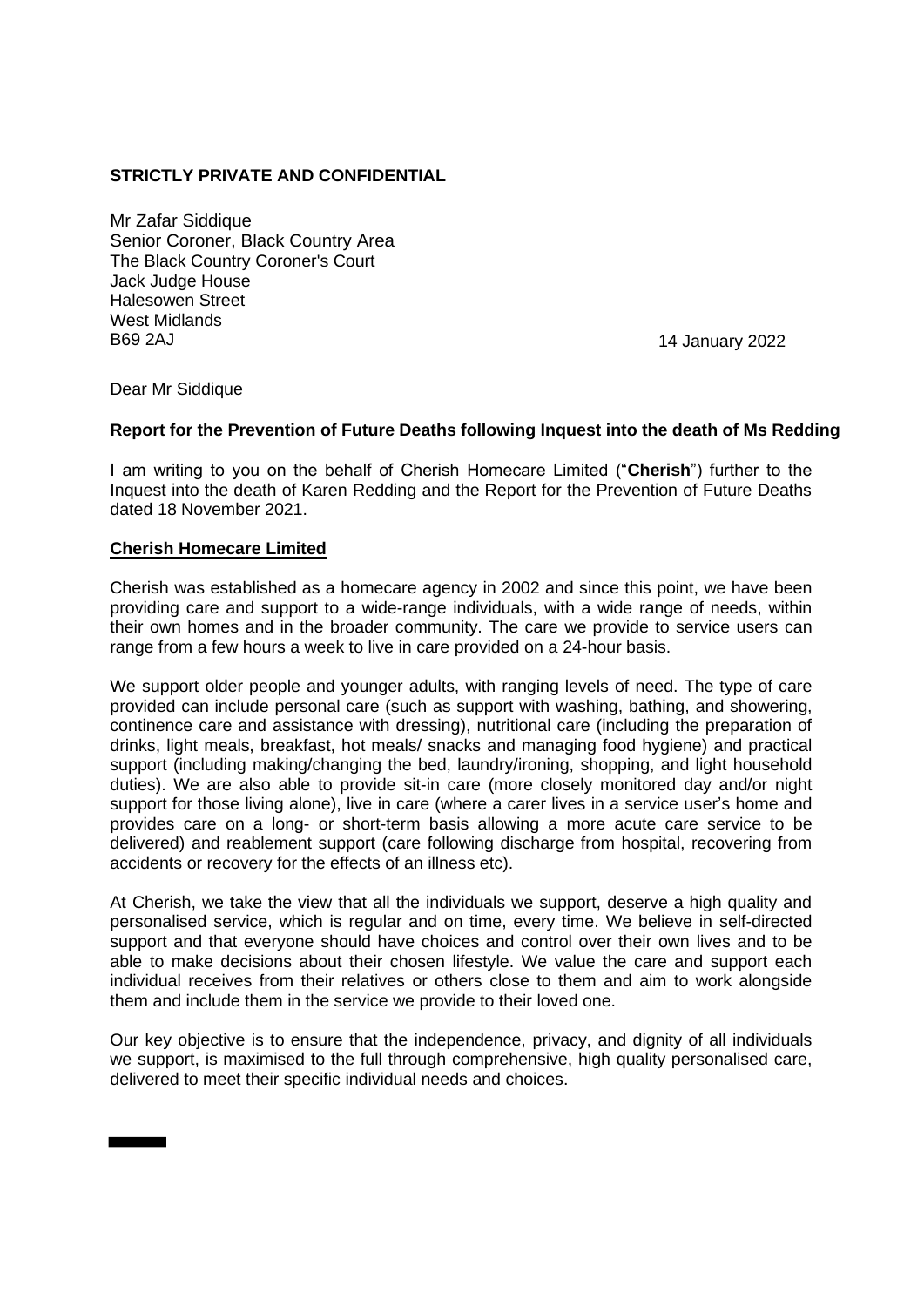# **Ms Karen Redding**

In the first instance, I wanted to take the opportunity to confirm some points regarding the care delivered to Ms Redding. Cherish provided care to Ms Redding from 9 November 2020 to 24 March 2021. Ms Redding lived with her partner  $-\blacksquare$  - who was her main carer and next of kin that supported Ms Redding in any decision making. Ms Redding was 60 years of age and had full mental capacity and acumen to make her own decisions. Since the start of Ms Redding's package of care, Cherish was not involved in Ms Redding's medication and all medication needs were managed and coordinated by Ms Redding herself and

### **Actions taken following the death of Ms Redding**

On the carer's arrival on 25 March 2021 to deliver the morning call, they were informed by a police officer that Ms Redding had passed away that morning; at this stage, the cause of death was unknown. Notwithstanding this, an internal investigation was immediately commenced to consider the circumstances on 24 March 2021 and what lessons could be learnt to prevent similar circumstances arising in the future. As part of this investigation, the following steps were taken.

- On 25 March 2021 all records on the system were examined and an emergency office staff meeting was undertaken. During this meeting, we introduced the following procedure for where a medication overdose or a similar incident where the service user requires medical assistance, occurs –
	- Regardless of what service users, family members or any other next of kin may want, staff must take the initiative to seek medical help and support i.e., contacting the GP, Pharmacist, NHS 111 or 999.
	- Though service users or family members can be awkward in such situations, we should not be concerned of potential risk of complaints due to overriding their decisions and instead we should call for the appropriate medical assistance. 1
- Also on that day, all care staff involved in Ms Redding's care on 24 March 2021 were contacted and they were requested to attend a meeting on 26 March 2021.
- On 26 March 2021, a meeting was conducted with all care staff who attended Ms Redding's calls at lunch, tea, and bedtime on 24 March 2021. We also met with these care staff individually and obtained statements.

Evidence collated suggests that the office was made aware by the visiting care staff that Ms Redding had consumed more oral medication than the recommended dosage. This information was confirmed by Ms Redding and her partner. Office staff advised  $\blacksquare$  to take the appropriate action of contacting the GP or 999 for an ambulance, and in turn,

sasured the office staff and care staff, on more than one occasion, that he would if required. Evidence of feedback collected from the office staff also indicates that if the office staff members on duty had somewhat of an inkling that would not follow the advice given to him by the office and care staff members, then carers would have been instructed to call out for paramedics themselves.

<sup>1</sup> We would also notify / report to the Care Quality Commission and local authority safeguarding team as appropriate.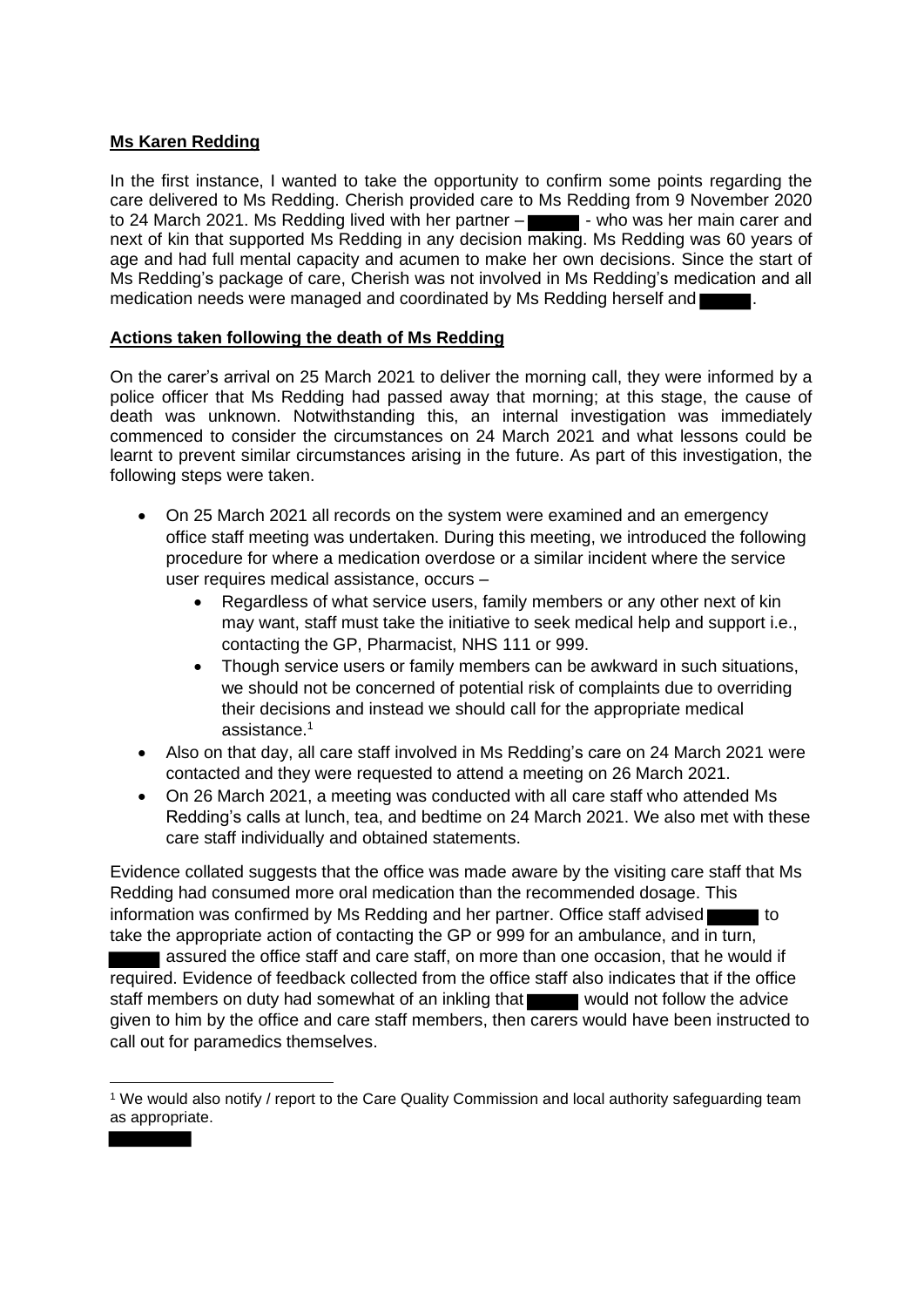As an organisation, Cherish is committed to continuous learning and driving improvement. We recognise the opportunity of learning lessons from such incidents and improving our practices at an individual level as well as at an organisational level.

In the 19 years of Cherish providing care, no incident of this type has ever occurred. Management has reviewed the effectiveness of medication policies, procedures and working practices to ensure such circumstances are not repeated.

The following measures have been implemented as a preventive means to ensure such circumstances do not arise again in the future.

- 1) The medication policy, procedures and practices were reviewed and revised accordingly. The procedure discussed above for medication overdoses or similar incidents where the service user requires medical assistance was implemented immediately.
- 2) All office staff were made aware of the procedure for seeking medical assistance discussed above, through staff meetings.
- 3) Shortly after the incident, all care staff involved received refresher training in medication including the significance of calling for paramedics regardless of notions displayed by service users and/or their next of kin. All other care staff were contacted via text message and notified of the procedure for seeking medical assistance.
- 4) A medication overdose policy was introduced. It should be noted that this policy confirms the procedure discussed above and states the following: "*Remember to contact the office asap to inform them of the situation at hand. Office staff to call 999 or NHS 111 regardless of whether the service user or their Next of Kin agrees or not*".
- 5) Medication refresher training was delivered to all care staff members in the company in July, August, and September 2021.
- 6) New staff will be introduced to the medication overdose policy and the procedures for seeking medical assistance through their induction process.

We noted your comments in the Report that our management team may wish to consider reviewing the training and guidance to care staff relating to handing items to service users and checking the contents of boxes. With consideration of the circumstances surrounding Ms Redding's death, we have, as directed, reflected, and reviewed on Cherish's approach to this issue and the training and guidance provided to staff. We have concluded that the general approach we currently adopt and instruct care workers to take remains appropriate.

It is very typical for carers to ask a service user before they leave the call if they can assist them any further; this may be through handing items to them. Whilst circumstances should be considered on a case-by-case basis, as a general approach, where a service user has full capacity and asks a carer to hand something to them, we would expect a carer to hand that item to them, without further questions or for example checking the contents of the bag, box etc. It is paramount that carers and Cherish respect people's privacy and promote their independence; it is not for our carers to unreasonably control what people with capacity to make their own decisions can and cannot do or to "police" their lives. In this instance, Ms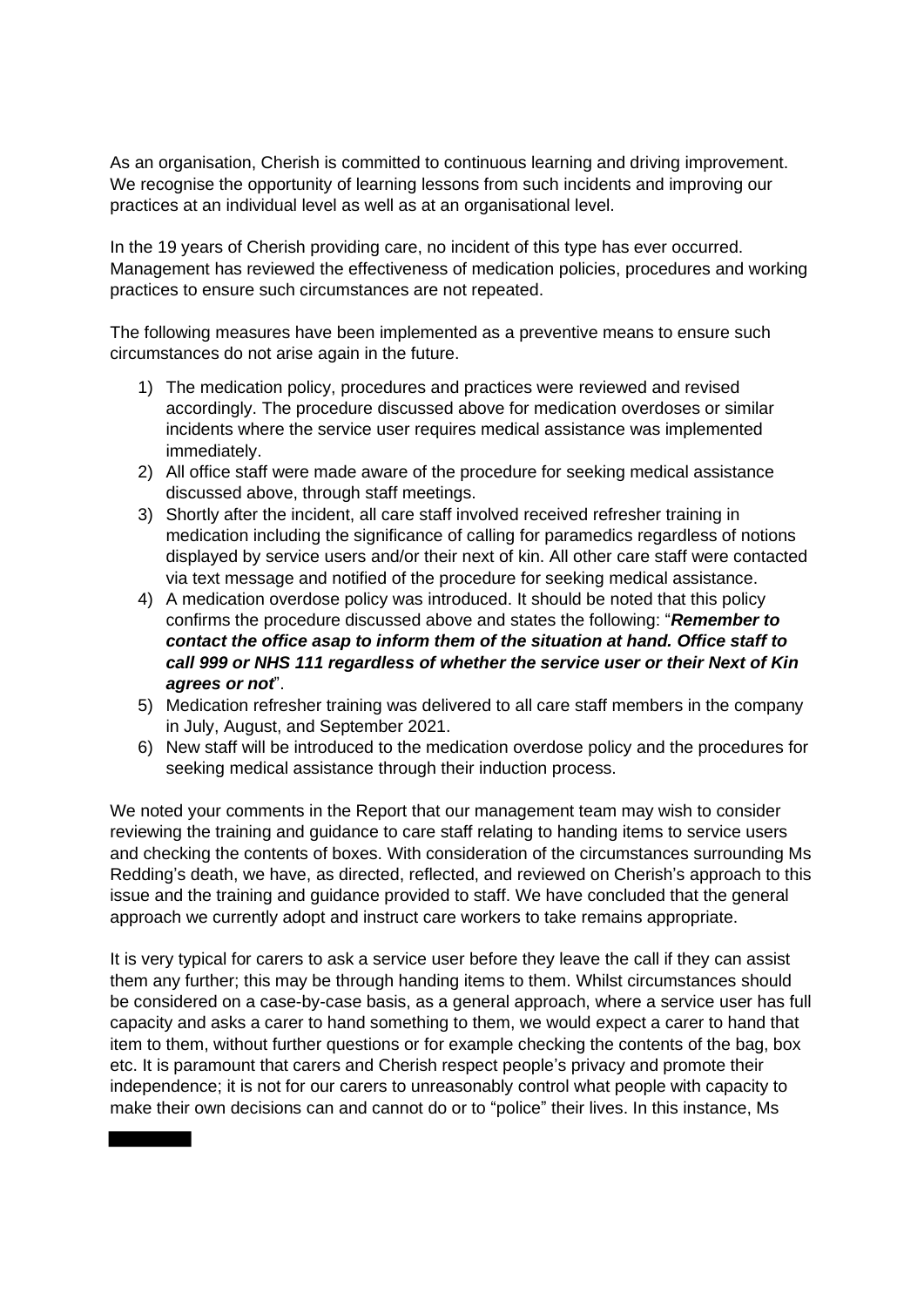Redding controlled her own medication and had mental capacity to do so; Cherish was not commissioned to provide support with medication and so it was expected and typical that Ms Redding would handle her own medication.

We would, however, expect a carer to ask questions or check the contents of bags, boxes etc in a respectful and appropriate manner if they were asked to hand an item to a service user and they had specific concerns about doing so (so for example, if the service user lacked mental capacity, was presenting as confused or expressed suicidal ideations). If carers had any concerns regarding what they were being asked to do following questions or checking, we would expect them to call the office. Where carers have a concern of the type mentioned, it is highly likely that they would call the office anyway (regardless of whether they were asked to hand over an item) to report and seek guidance as to appropriate actions / next steps. This would be in line with the training they receive. Such a concern did not arise on the day in question in relation to handing the box to Ms Redding and so we would not have expected the carers to have refused to hand it to her.

In addition to the above, the following measures are in place to ensure service users continue to receive safe and effective care. Cherish conduct monthly audits of the daily records and MAR charts for each service user. We audit a sample of the daily records and charts for each service user from a few days of each week. This audit is conducted by our specific member of office staff with responsibility for quality assurance.

If any concerns are raised through the audit these will be investigated. The nature of the investigation undertaken will depend on the circumstances, but generally where a concern regarding reporting and recording by a carer arises, we will ring that carer and speak to them about it. We will also follow this up by sending them a message reiterating the importance of logging and reporting correctly. Every 3 months we review the results of the audits to identify any patterns or trends and we will respond to any identified patterns / trends accordingly.

We also conduct monthly courtesy calls with service users to assess whether they are happy with the care being provided to them. There are a number of set questions that we ask. The calls may give rise to the need for action and this need will be recorded, as will the action taken. Often during these courtesy calls, service users will praise staff and these compliments will be passed on. We analyse the results from the courtesy calls on a quarterly basis to identify any patterns or trends and we will respond to any identified patterns and trends accordingly.

Specifically in relation to medication, we would note that almost all of the calls Cherish deliver are double up calls and during these double up calls, carers are required to work together when administering medication to ensure it is done correctly. For example, one carer will check the other has selected the right medication, dosage etc. One carer will usually complete the daily records but the second is required to record and sign to verify the actions taken, including where applicable, that the medication was administered correctly. If during the audit we identify the second carer has not written in the daily records as described, this will be picked up and actioned with the relevant carer.